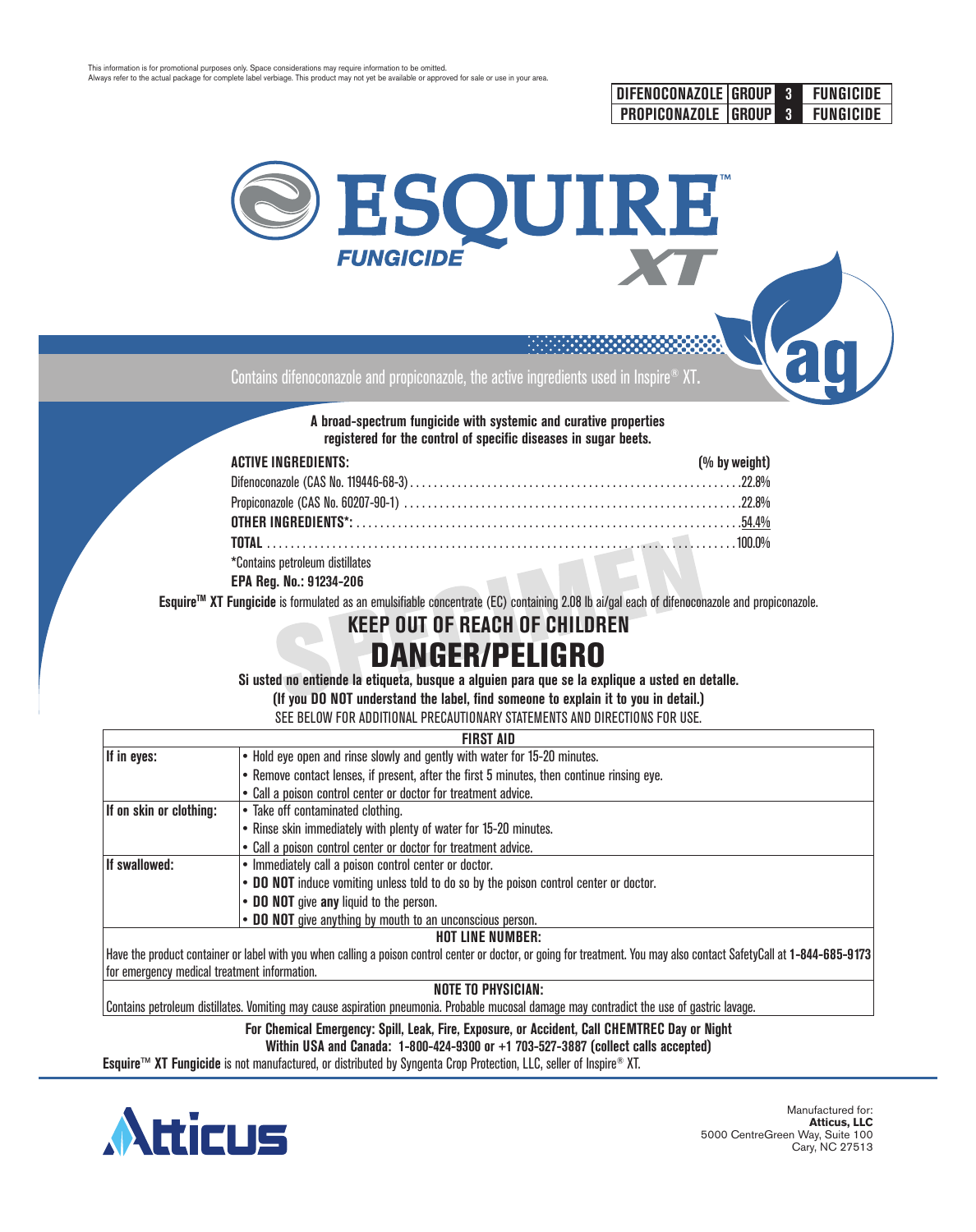#### **PRECAUTIONARY STATEMENTS HAZARDS TO HUMANS AND DOMESTIC ANIMALS DANGER/PELIGRO**

Corrosive. Causes irreversible eye damage. Causes skin irritation. **DO NOT** get in eyes, on skin or on clothing. Harmful if swallowed or absorbed through skin. Prolonged or frequently repeated skin contact may cause allergic reactions in some individuals. Wash thoroughly with soap and water after handling and before eating, drinking, chewing gum, using tobacco or using the toilet. Remove and wash contaminated clothing before reuse.

#### **Personal Protective Equipment (PPE)**

#### **Mixers, loaders, applicators and all other handlers must wear:**

- Protective eyewear (goggles, face shield, or safety glasses)
- Chemical resistant headgear for overhead exposure
- Chemical-resistant gloves made of barrier laminate, butyl rubber  $\geq 14$  mils, nitrile rubber  $\geq 14$  mils or Viton®  $\geq 14$  mils
- Coveralls over short-sleeved shirt and short pants
- Chemical-resistant apron when cleaning equipment, mixing, or loading
- Chemical-resistant footwear plus socks

#### **USER SAFETY REQUIREMENTS**

Discard clothing and other absorbed materials that have been drenched or heavily contaminated with this product's concentrate. **DO NOT** reuse them. Follow manufacturer's instructions for cleaning/maintaining PPE. If no such instructions for washables exist, use detergent and hot water. Keep and wash PPE separately from other laundry.

#### **ENGINEERING CONTROLS**

Pilots must use an enclosed cockpit that meets the requirements listed in the Worker Protection Standard (WPS) for agricultural pesticides [40 CFR 170.240(d)(6)].

#### **USER SAFETY RECOMMENDATIONS**

#### **Users should:**

- Remove clothing/PPE immediately if pesticide gets inside. Then wash thoroughly and put on clean clothing.
- Remove PPE immediately after handling this product. Wash the outside of gloves before removing. As soon as possible, wash thoroughly and change into clean clothing.

#### **ENVIRONMENTAL HAZARDS**

This pesticide is toxic to fish, shrimp, mammals, and aquatic invertebrates. Drift and runoff may be hazardous to aquatic estuarine/marine organisms in water adjacent to treated areas. **DO NOT** apply directly to water, or to areas where surface water is present or to intertidal areas below the mean high water mark. **DO NOT** contaminate water when disposing of equipment washwater or rinsate.

#### **Surface Water Advisory**

This product may impact surface water quality due to runoff of rain water. This is especially true for poorly draining soils and soils with shallow groundwater. This product may contaminate water through drift or spray in wind. This product has a potential for runoff for several months or more after application. A level, well maintained vegetative buffer strip between areas to which this product is applied and surface water features including ponds, streams, and springs will reduce the potential for contamination of water from runoff water and sediment. Runoff of this product will be reduced by avoiding applications when rainfall is expected to occur within 48 hours. Sound erosion control practices will reduce this product's potential to reach aquatic sediment via runoff.

#### **PHYSICAL OR CHEMICAL HAZARDS**

**DO NOT** mix or allow coming into contact with oxidizing agents, hazardous chemical reaction may occur.

### **DIRECTIONS FOR USE**

It is a violation of Federal Law to use this product in a manner inconsistent with its labeling. **DO NOT** apply this product in a way that will contact workers or other persons, either directly or through drift. Only protected handlers may be in the area during application. For any requirements specific to your State or Tribe, consult the agency responsible for pesticide regulation.

#### **AGRICULTURAL USE REQUIREMENTS**

Use this product only in accordance with its labeling and with the Worker Protection Standard, 40 CFR part 170. This Standard contains requirements for the protection of agricultural workers on farms, forests, nurseries, and greenhouses, and handlers of agricultural pesticides. It contains requirements for training, decontamination,

notification, and emergency assistance. It also contains specific instructions and exceptions pertaining to the statements on this label about personal protective equipment (PPE) and restricted-entry interval. The requirements in this box only apply to uses of this product that are covered by the Worker Protection Standard.

**DO NOT** enter or allow worker entry into treated areas during the restricted-entry interval (REI) of 12 hours. Exception: If the product is soil-injected or soil incorporated, the Worker Protection Standard, under certain circumstances, allows workers to enter the treated area if there will be no contact with anything that has been treated.

PPE required for early entry to treated areas that is permitted under the Worker Protection Standard and that involves contact with anything that has been treated, including plants, soil, or water is:

- Protective eyewear (goggles, face shield, or safety glasses)
- Chemical resistant headgear for overhead exposure
- Chemical-resistant gloves made of barrier laminate, butyl rubber  $\geq$ 14 mils, nitrile rubber  $\geq$ 14 mils or Viton  $\geq$ 14 mils
- Coveralls over short-sleeved shirt and short pants
- Chemical-resistant apron when cleaning equipment, mixing, or loading
- Chemical-resistant footwear plus socks

#### **FAILURE TO FOLLOW DIRECTIONS, RESTRICTIONS AND PRECAUTIONS ON THIS LABEL MAY RESULT IN CROP INJURY, POOR DISEASE CONTROL, OR ILLEGAL RESIDUES.**

#### **PRODUCT INFORMATION**

**Esquire XT Fungicide** is a broad-spectrum fungicide with systemic and curative properties registered for the control of key diseases in sugar beets. **Esquire XT Fungicide** may be applied as a foliar spray in alternating spray programs or in tank mixes with other crop protection products. All applications must be made according to the use directions that follow.

#### **PRODUCT USE INSTRUCTIONS**

Application: Thorough coverage is necessary to provide good disease control. Make up no more spray solution than is needed for application. Avoid spray overlap, as crop injury may occur.

**Efficacy**: Under certain conditions conducive to extended infection periods, use another registered fungicide for additional applications if maximum amount of **Esquire XT Fungicide**  has been used. If resistant isolates to Group 3 fungicides are present, efficacy can be reduced. Under high disease pressure, use the highest rate and shortest interval.

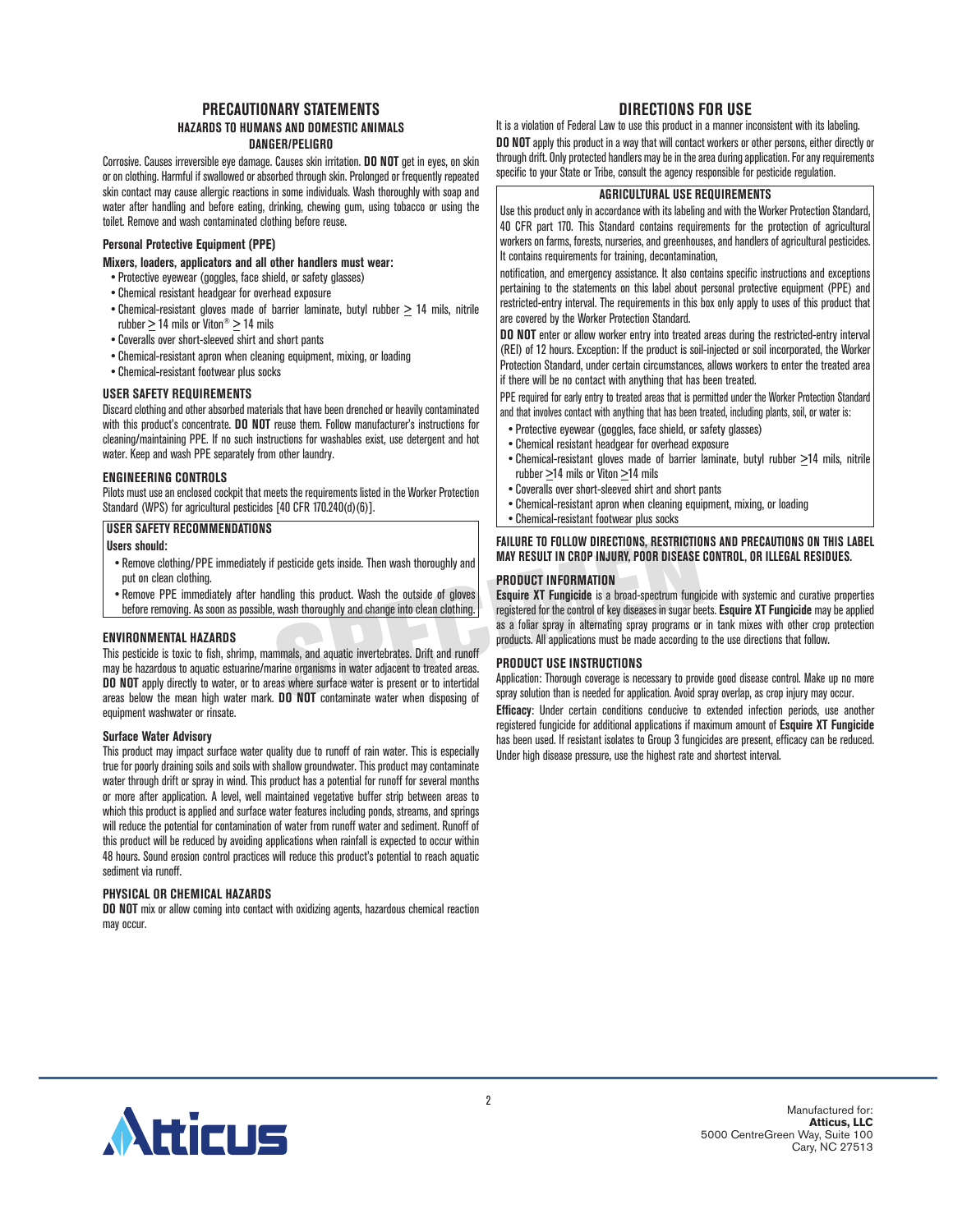**Rotational Crops**: Please see the table below for the crop rotational restrictions.

| <b>Rotational Crop</b>                                                    | <b>Planting Time from Last Esquire XT Fungicide Application</b> |
|---------------------------------------------------------------------------|-----------------------------------------------------------------|
| Almond                                                                    |                                                                 |
| Bean, Dried except cowpeas                                                |                                                                 |
| Berry, Bushberry Subgroup 13-07B                                          |                                                                 |
| Berry, Low Growing Subgroup 13-07G                                        |                                                                 |
| Brassica leafy greens, Subgroup 5B                                        |                                                                 |
| Bulb vegetables, bulb onion Subgroup 3-07A and green onion Subgroup 3-07B |                                                                 |
| Carrot                                                                    |                                                                 |
| Filbert                                                                   |                                                                 |
| Pecan                                                                     | 0 days                                                          |
| Pistachio                                                                 |                                                                 |
| Rice                                                                      |                                                                 |
| Soybean                                                                   |                                                                 |
| Stone fruit Crop Group 12-12                                              |                                                                 |
| Strawberry                                                                |                                                                 |
| Sugar beet                                                                |                                                                 |
| Tree nuts Crop Group 14-12                                                |                                                                 |
| <b>Watercress</b>                                                         |                                                                 |
| <b>Wild rice</b>                                                          |                                                                 |
| Cereals (wheat, barley, triticale, oats, rye)                             | 30 days                                                         |
| Cilantro                                                                  |                                                                 |
| Corn                                                                      |                                                                 |
| Corn, Sweet                                                               | 60 days                                                         |
| <b>Garden Beet</b>                                                        |                                                                 |
| Parsley                                                                   |                                                                 |
| Peanut                                                                    |                                                                 |
| All other crops intended for food and feed                                | 105 days                                                        |

**Crop Resistance:** Plant resistance has been found acceptable for all crops on the label; however, not all possible tank-mix combinations have been tested under all conditions. When possible, test the combinations on a small portion of the crop to ensure a phytotoxic response will not occur as a result of application.

#### **MANDATORY SPRAY DRIFT**

#### **Aerial Applications**

- **• DO NOT** release spray at a height greater than 10 feet above the vegetative canopy, unless a greater application height is necessary for pilot safety.
- For all applications, applicators are required to use a medium to ultra coarse spray droplet size (ASABE S572.1).
- The boom length must not exceed 65% of the wingspan for airplanes or 75% of the rotor blade diameter for helicopters.
- •Applicators must use 1/2 swath displacement upwind at the downwind edge of the field.
- Nozzles must be oriented so the spray is directed toward the back of the aircraft.
- **• DO NOT** apply when wind speeds exceed 10 miles per hour at the application site.
- **• DO NOT** apply during temperature inversions.

#### **Ground Applications**

- •Apply with the nozzle height recommended by the manufacturer, but no more than 3 feet above the ground or crop canopy.
- For all applications, applicators are required to use a medium to ultra coarse spray droplet size (ASABE S572.1).
- **DO NOT** apply when wind speeds exceed 10 miles per hour at the application site.
- **• DO NOT** apply during temperature inversions.

#### **Spray Drift Advisories**

- THE APPLICATOR IS RESPONSIBLE FOR AVOIDING OFF-SITE SPRAY DRIFT.
- BE AWARE OF NEARBY NON-TARGET SITES AND ENVIRONMENTAL CONDITIONS.
- IMPORTANCE OF DROPLET SIZE

An effective way to reduce spray drift is to apply large droplets. Use the largest droplets that provide target pest control. While applying larger droplets will reduce spray drift, the potential for drift will be greater if applications are made improperly or under unfavorable environmental conditions.

Controlling Droplet Size – Ground Boom

- ° Volume Increasing the spray volume so that larger droplets are produced will reduce spray drift. Use the highest practical spray volume for the application. If a greater spray volume is needed, consider using a nozzle with a higher flow rate.
- ° Pressure Use the lowest spray pressure recommended for the nozzle to produce the target spray volume and droplet size.
- ° Spray Nozzle Use a spray nozzle that is designed for the intended application. Consider using nozzles designed to reduced drift.

Controlling Droplet Size – Aircraft

° Adjust Nozzles – Follow nozzle manufacturers recommendations for setting up nozzles. Generally, to reduce fine droplets, nozzles should be oriented parallel with the airflow in flight.

• BOOM HEIGHT – Ground Boom

Use the lowest boom height that is compatible with the spray nozzles that will provide uniform coverage. For ground equipment, the boom should remain level with the crop and have minimal bounce.

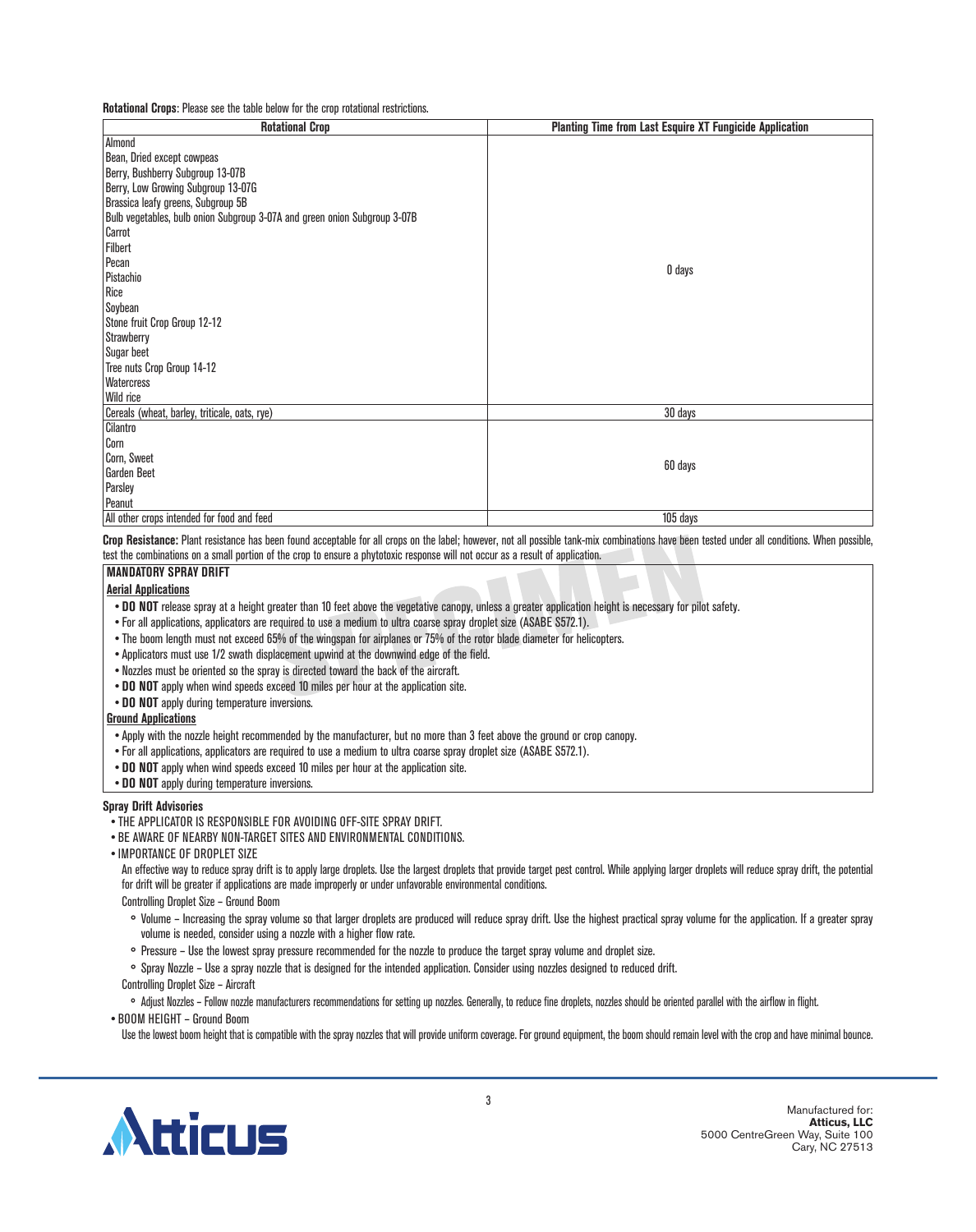#### • RELEASE HEIGHT – Aircraft

Higher release heights increase the potential for spray drift. When applying aerially to crops, **DO NOT** release spray at a height greater than 10 feet above the crop canopy, unless a greater application height is necessary for pilot safety.

•SHIELDED SPAYERS

Shielding the boom or individual nozzles are reduce spray drift. Consider using shielded sprayers. Verify that the shields are not interfering with the uniform deposition of the spray on the target area. • TEMPERATURE AND HUMIDITY

When making applications in hot and dry conditions, use larger droplets to reduce effects of evaporation.

• TEMPERATURE INVERSIONS

Drift potential is high during a temperature inversion. Temperature inversions are characterized by increasing temperature with altitude and are common on nights with limited cloud cover and light to no wind. The presence of an inversion can be indicated by ground fog or by the movement of smoke from a ground source or an aircraft smoke generator. Smoke that layers and moves laterally in a concentrated cloud (under low wind conditions) indicates an inversion, while smoke that moves upward and rapidly dissipates indicates good vertical air mixing. Avoid applications during temperature inversions.

• WIND

Drift potential generally increases with wind speed. AVOID APPLICATIONS DURING GUSTY WIND CONDITIONS.

Applicators need to be familiar with local wind patterns and terrain that could affect spray drift.

IPM: Esquire XT Fungicide needs to be integrated into an overall disease and pest management strategy (IPM) whenever the use of a fungicide is required. Cultural practices known to reduce disease development need to be followed. Consult your local agricultural authorities for additional IPM strategies established for your area. **Esquire XT Fungicide** may be used in State Agricultural Extension advisory (disease forecasting) programs which specify application timing based on environmental factors favorable for disease development.

#### **RESISTANCE MANAGEMENT**

| DIFENOCONAZOLE | GROUP | <b>FUNGICIDE</b> |
|----------------|-------|------------------|
| PROPICONAZOLE  | GROUP | <b>FUNGICIDE</b> |

For resistance management, **Esquire XT Fungicide** contains a Group 3 fungicide. Any fungal population may contain individuals naturally resistant to **Esquire XT Fungicide** and other Group 3 fungicides. A gradual or total loss of pest control may occur over time if these fungicides are used repeatedly in the same fields. Appropriate resistance-management strategies must followed.

To delay fungicide resistance, take one or more of the following steps:

- Rotate the use of **Esquire XT Fungicide** or other Group 3 fungicides within a growing season sequence with different groups that control the same pathogens.
- Use tank mixtures with fungicides from a different group that are equally effective on the target pest when such use is permitted. Use at least the minimum application rate as labeled by the manufacturer.
- Adopt an integrated disease management program for fungicide use that includes scouting, uses historical information related to pesticide use, and crop rotation, and which considers host plant resistance, impact of environmental conditions on disease development, disease thresholds, as well as cultural, biological and other chemical control practices.
- Where possible, make use of predictive disease models to effectively time fungicide applications. Note that using predictive models alone is not sufficient to manage resistance.
- Monitor treated fungal populations for resistance development.
- Contact your local extension specialist or certified crop advisor for any additional pesticide resistance-management and/or IPM recommendations for specific crops and pathogens.
- For further information or to report suspected resistance contact Atticus, LLC at 984-465-4754. You can also contact your pesticide distributor or university extension specialist to report resistance.

#### **SPRAY EQUIPMENT**

#### **Nozzles**

- •Equip sprayers with nozzles that provide accurate and uniform application.
- Use the same size nozzles uniformly spaced across the boom.
- Calibrate sprayer before use.
- Use screens to protect the pump and to prevent nozzles from clogging.
- On suction side of pump use screens that are 16-mesh or coarser.
- **• DO NOT** place a screen in the recirculation line.
- Use 50-mesh or coarser screens between the pump and boom, and where required, at the nozzles.
- Check nozzle manufacturer's directions.

#### **Pump**

- Use a pump with capacity to:
- ° Maintain sufficient pressure at the nozzle tip to give the required flow rate and droplet size to provide acceptable coverage of the target crop.
- ° Provide sufficient agitation in tank to keep mixture in suspension this requires recirculation of 10% of tank volume per minute.
- Use a jet agitator or liquid sparge tube for agitation.
- **• DO NOT** air sparge.

For more information on spray equipment and calibration, consult sprayer manufacturers and state specifications. For specific local directions and spray schedules, consult the current state agricultural directions.

#### **MIXING INSTRUCTIONS**

- Prepare no more spray mixture than is required for the immediate operation.
- Thoroughly clean spray equipment before using this product.
- •Agitate the spray solution before and during application.
- Rinse spray tank thoroughly with clean water after each day's use and dispose of pesticide rinsate by application to an already treated area.

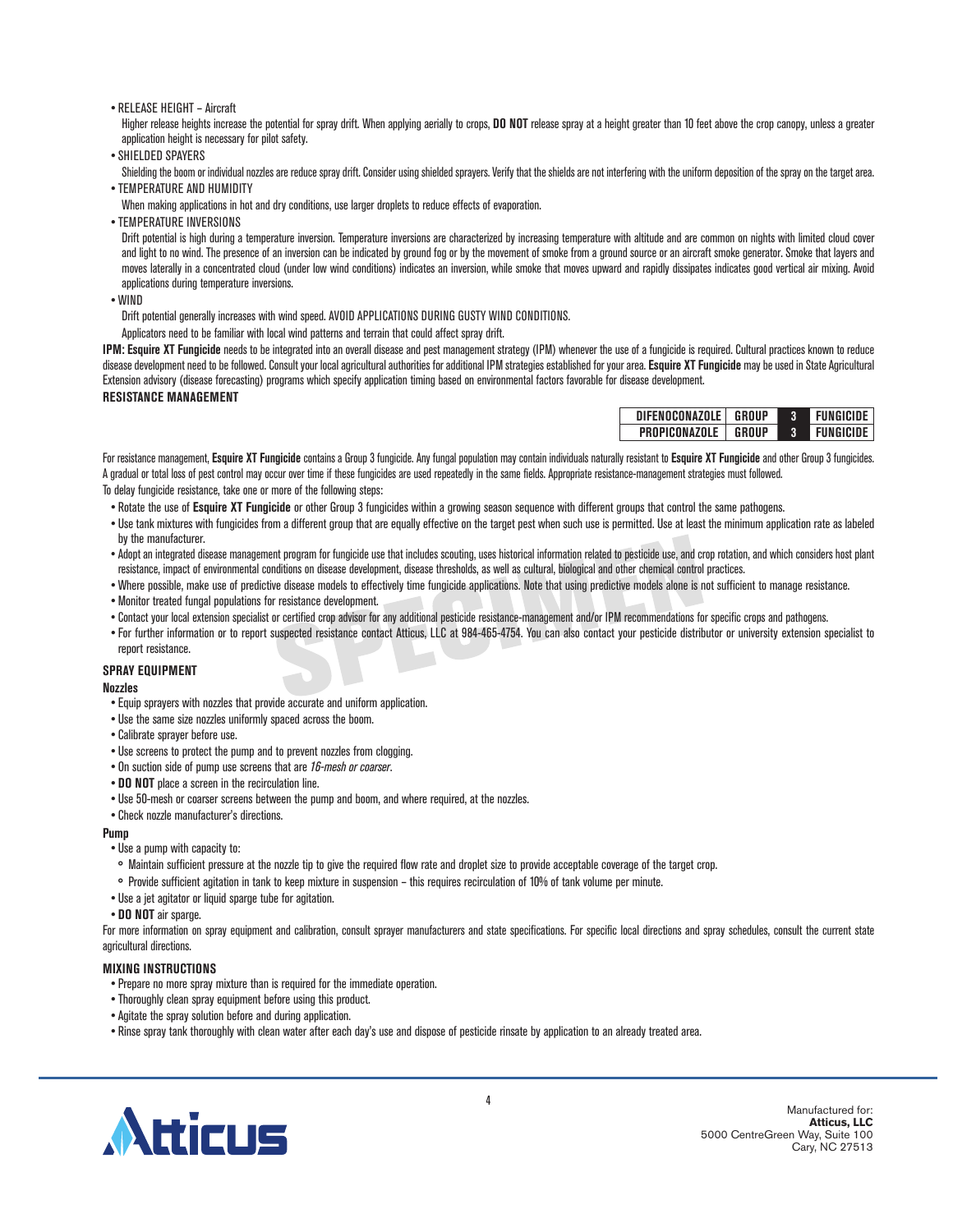#### **Esquire XT Fungicide Alone (no tank mix):**

- •Add 1/2-2/3 of the required amount of water to the spray or mixing tank.
- With the agitator running, add **Esquire XT Fungicide** to the tank.
- Continue agitation while adding the remainder of the water.
- Begin application of the spray solution after **Esquire XT Fungicide** has completely dispersed into the mix water.
- Maintain agitation until all of the mixture has been sprayed.

**Esquire XT Fungicide + Tank Mixtures: Esquire XT Fungicide** is usually compatible with tank-mix partners. To determine the physical compatibility of **Esquire XT Fungicide** with other products, use a jar test. Using a quart jar, add the proportionate amounts of the products to 1 qt of water. Add wettable powders and water dispersible granular products first, then liquid flowables, and emulsifiable concentrates last. After thoroughly mixing, let stand for at least 5 minutes. If the combination remains mixed or can be remixed readily, it is physically compatible. Once compatibility has been proven, use the same procedure for adding required ingredients to the spray tank.

It is the pesticide user's responsibility to ensure that all products are registered for the intended use. Read and follow the applicable restrictions and limitations and directions for use on all product labels involved in tank mixing. Users must follow the most restrictive directions for use and precautionary statements of each product in the tank mixture.

#### **Mixing in the Spray Tank**

- •Add 1/2-2/3 of the required amount of water to the spray or mixing tank.
- With the agitator running, add the tank-mix partner(s) into the tank in the same order as described above.
- Allow the material to completely dissolve and disperse into the mix water. Continue agitation while adding the remainder of the water and **Esquire XT Fungicide** to the spray tank.
- •Allow **Esquire XT Fungicide** to completely disperse.
- •Spray the mixture with the agitator running.
- Observe all directions for use, crops/sites, use rates, dilution ratios, precautions, and limitations which appear on the tank-mix product label.
- Label dosage rate must not be exceeded, and the most restrictive label precautions and limitations must be followed.
- This product must not be mixed with any product which prohibits such mixing.

#### **APPLICATION PROCEDURES**

#### **Ground Application:**

•Apply in a minimum of 15 gal of water per acre, unless specified otherwise.

#### **Aerial Application:**

- Use only on crops where aerial applications are indicated.
- •Apply in a minimum of 5 gal of water per acre, unless specified otherwise.
- **• DO NOT** apply under conditions when uniform coverage cannot be obtained or when excessive spray drift may occur.
- **• DO NOT** apply directly to humans or animals.

#### **Application Through Irrigation Systems (Chemigation)**

- Use only on crops for which chemigation is specified on this label.
- •Apply this product only through center pivot, solid set, hand move, or moving wheel irrigation systems. **DO NOT** apply this product through any other type of irrigation system.
- Crop injury, lack of effectiveness, or illegal pesticide residues in the crop can result from non-uniform distribution of treated water.
- •Apply in 0.125-0.25 inches/A of water. Excessive water may reduce efficacy.
- If you have questions about calibration, contact State Extension Service specialists, equipment manufacturers, or other experts.
- DO NOT connect an irrigation system (including greenhouse systems) used for pesticide application to a public water system, unless the pesticide label-prescribed safety devices for public water systems are in place.
- •A person knowledgeable of the chemigation system and responsible for its operation, or under the supervision of the responsible person, shall shut the system down and make necessary adjustments if the need arises.

**Restriction: DO NOT** inject **Esquire XT Fungicide** at full strength or deterioration of valves and seals may occur. Use a dilution ratio of at least 10 parts water to 1-part **Esquire XT Fungicide**. **Esquire XT Fungicide** is corrosive to many seal materials. Leather seals are best. EPDM or silicone rubber seals can be used, but must be replaced once a year. **DO NOT** use Viton, Buna-N, Neoprene, or PVC seals.

#### **Operating Instructions**

- 1. The system must contain a functional check-valve, vacuum relief valve, and low pressure drain appropriately located on the irrigation pipeline to prevent water source contamination from backflow.
- 2. The pesticide injection pipeline must contain a functional, automatic, quick closing check-valve to prevent the flow of fluid back toward the injection pump.
- 3. The pesticide injection pipeline must also contain a functional, normally closed, solenoid-operated valve located on the intake side of the injection pump and connected to the system interlock to prevent fluid from being withdrawn from the supply tank when the irrigation system is either automatically or manually shut down.
- 4. The system must contain functional interlocking controls to automatically shut off the pesticide injection pump when the water pump motor stops.
- 5. The irrigation line or water pump must include a functional pressure switch which will stop the water pump motor when the water pressure decreases to the point where pesticide distribution is adversely affected.
- 6. Systems must use a metering pump, such as a positive displacement injection pump (e.g., diaphragm pump), effectively designed and constructed of materials that are compatible with pesticides and capable of being fitted with a system interlock.
- **7. DO NOT** apply when wind speed favors drift beyond the area intended.

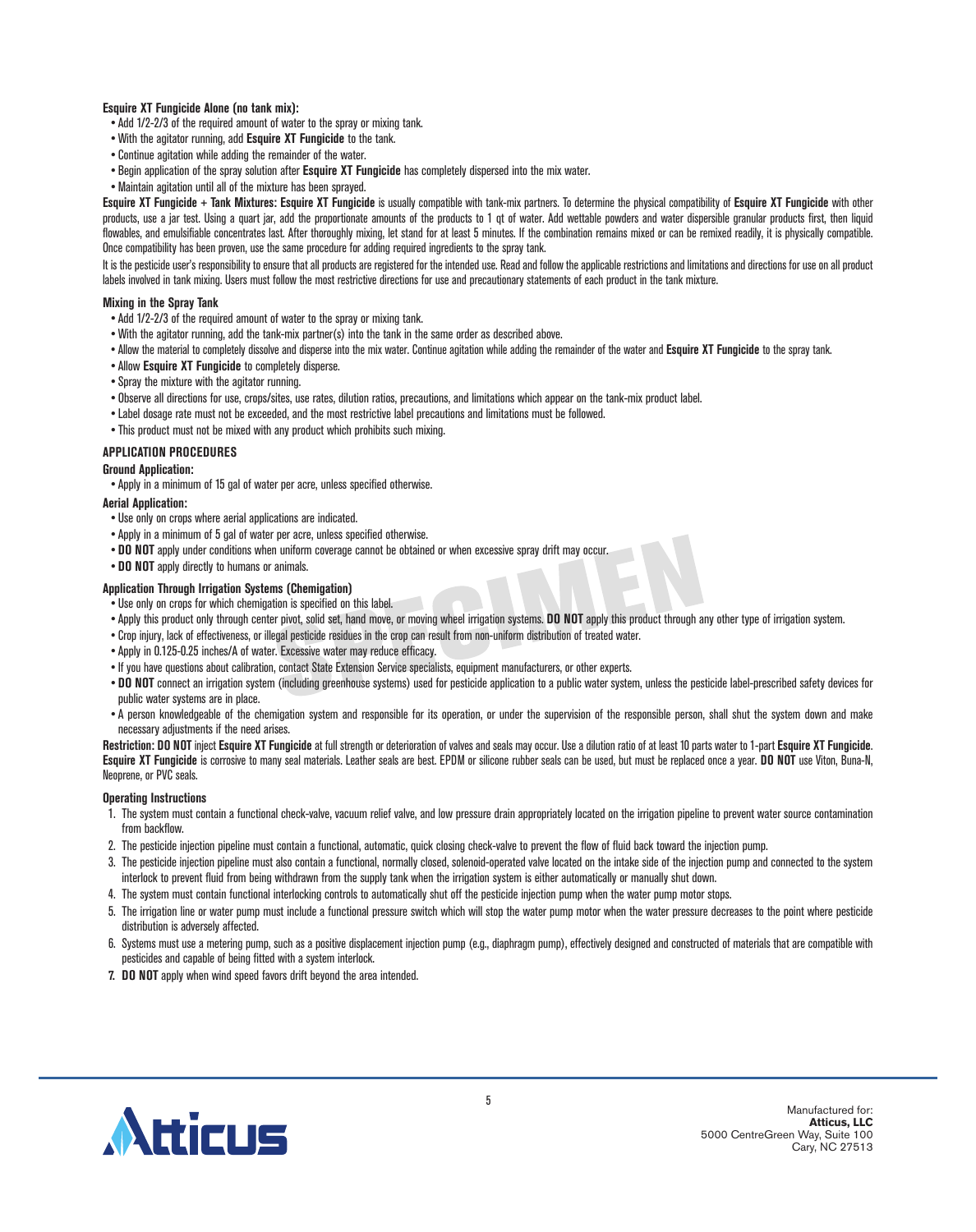#### **Center Pivot Irrigation Equipment**

**Notes:** (1) Use only with drive systems which provide uniform water distribution. (2) **DO NOT** use end guns when chemigating **Esquire XT Fungicide** through center pivot systems because of non-uniform application.

- Determine the size of the area to be treated.
- Determine the time required to apply 1/8-½ inch of water over the area to be treated when the system and injection equipment are operated at normal pressures as directed by the equipment manufacturer. When applying **Esquire XT Fungicide** through irrigation equipment use the lowest obtainable water volume while maintaining uniform distribution. Run the system at 80-95% of the manufacturer's rated capacity.
- Using water, determine the injection pump output when operated at normal line pressure.
- Determine the amount of **Esquire XT Fungicide** required to treat the area covered by the irrigation system.
- •Add the required amount of **Esquire XT Fungicide** and sufficient water to meet the injection time requirements to the solution tank.
- Make sure the system is fully charged with water before starting injection of the **Esquire XT Fungicide** solution. Time the injection to last at least as long as it takes to bring the system to full pressure.
- Maintain constant solution tank agitation during the injection period.
- Continue to operate the system until the **Esquire XT Fungicide** solution has cleared the sprinkler head.

#### **Solid Set, Hand Move, and Moving Wheel Irrigation Equipment**

- Determine the acreage covered by the sprinklers.
- Fill injector solution tank with water and adjust flow rate to use the contents over a 20 to 30-minute interval. When applying **Esquire XT Fungicide** through irrigation equipment use the lowest obtainable water volume while maintaining uniform distribution.
- Determine the amount of **Esquire XT Fungicide** required to treat the area covered by the irrigation system.
- •Add the required amount of **Esquire XT Fungicide** into the same quantity of water used to calibrate the injection period.
- Operate the system at the same pressure and time interval established during the calibration.
- •Stop injection equipment after treatment is completed. Continue to operate the system until the **Esquire XT Fungicide** solution has cleared the last sprinkler head.

#### **SPECIFIC INSTRUCTIONS FOR PUBLIC WATER SYSTEMS**

- 1. Public water system means a system for the provision to the public of piped water for human consumption if such system has at least 15 service connections or regularly serves an average of at least 25 individuals daily at least 60 days out of the year.
- 2. Chemigation systems connected to public water systems must contain a functional, reduced-pressure zone, back-flow preventer (RPZ) or the functional equivalent in the water supply line upstream from the point of pesticide introduction. As an option to the RPZ, the water from the public water system must be discharged into a reservoir tank prior to pesticide introduction. There shall be a complete physical break (air gap) between the outlet end of the fill pipe and the top or overflow rim of the reservoir tank of at least twice the inside diameter of the fill pipe.
- 3. The pesticide injection pipeline must contain a functional, automatic, quick closing check valve to prevent the flow of fluid back toward the injection pump.
- 4. The pesticide injection pipeline must contain a functional, normally closed, solenoid-operated valve located on the intake side of the injection pump and connected to the system interlock to prevent fluid from being withdrawn from the supply tank when the irrigation system is either automatically or manually shut down.
- 5. The system must contain functional interlocking controls to automatically shut off the pesticide injection pump when the water pump motor stops, or in cases where there is no water pump, when the water pressure decreases to the point where pesticide distribution is adversely affected.
- 6. Systems must use a metering pump, such as a positive displacement injection pump (e.g., diaphragm pump) effectively designed and constructed of materials that are compatible with pesticides and capable of being fitted with a system interlock.
- **7. DO NOT** apply when wind speed favors drift beyond the area intended for treatment.

#### **SPECIFIC USE DIRECTIONS**

| Crop               | <b>Target Diseases</b> | Use Rate fl oz product/A                      | <b>Application Instructions</b>                                                    |
|--------------------|------------------------|-----------------------------------------------|------------------------------------------------------------------------------------|
| <b>Sugar Beets</b> | Cercospora leafspot    |                                               | Begin applications preventively or on a forecast system. For powdery mildew, apply |
|                    | (C. beticola)          | (0.11 lb ai difenoconazole and                | at first sign of disease.                                                          |
|                    | Powdery mildew         | propiconazole)                                | Apply Esquire XT Fungicide on a 10- to 21-day schedule. Make only one Esquire      |
|                    | (Erysiphe polygoni)    |                                               | XT Fungicide spray then alternate to a nontriazole fungicide (non-Group 3) that is |
|                    |                        | registered on sugar beets for these diseases. |                                                                                    |
|                    |                        |                                               | If disease pressure is high, use the shortest interval.                            |

**Application**: For best results, sufficient water volume must be used to provide thorough coverage. **Esquire XT Fungicide** can be applied by either ground, chemigation, or aerial application. Use a minimum of 15 gal/A of water for ground applications. For aerial applications, use a minimum of 5 gal/A of water. For chemigation, apply in 0.1-0.25 inches/A of water. Chemigation with excessive water may lead to a decrease in efficacy.

**Specific Use Restrictions:**

- 1. **DO NOT** apply more than 21 fl oz/A/year of **Esquire XT Fungicide** (which delivers 0.34 lb ai/A/year of both difenoconazole and propiconazole).
- 2. **DO NOT** apply more than 7 fl oz/A (0.114 lbs ai) in a single application.
- 3. **DO NOT** exceed 3 applications per year.
- 4. **DO NOT** apply more than 0.46 lb ai/A/year of difenoconazole-containing products.
- 5. **DO NOT** apply more than 0.34 lb ai/A/year of propiconazole-containing products.
- 6. **DO NOT** apply within 21 days of harvest (21-day PHI).

7. RTI: 10 days.